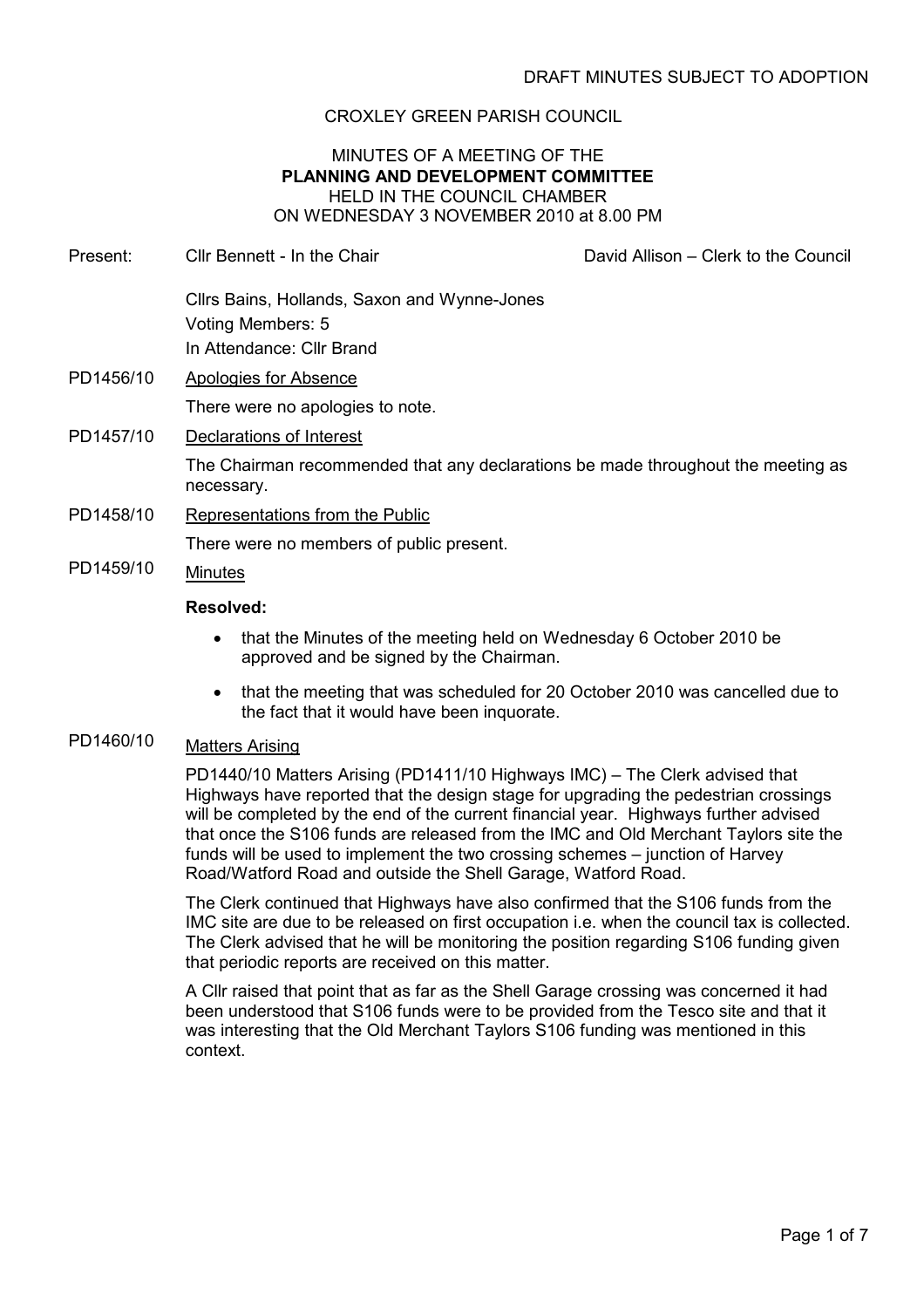# PD1461/10 Planning Applications

In the following applications "NGFO" means No Grounds For Objection.

| <b>Application No:</b><br><b>Address:</b><br><b>Application:</b><br><b>CGPC Decision:</b> | 10/1847/FUL<br>20 Harvey Road Croxley Green Rickmansworth WD3 3BW<br>Single storey rear extension<br><b>NGFO</b>                                                                                                                                                                                                                                                                                                                                           |
|-------------------------------------------------------------------------------------------|------------------------------------------------------------------------------------------------------------------------------------------------------------------------------------------------------------------------------------------------------------------------------------------------------------------------------------------------------------------------------------------------------------------------------------------------------------|
| <b>Application No:</b><br><b>Address:</b><br><b>Application:</b>                          | 10/1898/FUL<br>29 Richmond Way Croxley Green Rickmansworth WD3 3SF<br>Demolition of existing garage and construction of single-storey and<br>two-storey rear extension                                                                                                                                                                                                                                                                                     |
| <b>CGPC Decision:</b>                                                                     | <b>NGFO</b>                                                                                                                                                                                                                                                                                                                                                                                                                                                |
| <b>Application No:</b><br><b>Address:</b><br><b>Application:</b><br><b>CGPC Decision:</b> | 10/1905/ADV<br>Rickmansworth School Scots Hill Croxley Green Rickmansworth<br>Hertfordshire<br>The proposed erection of a temporary advertising signage board<br>Object: the proposed advertising signage poses a major distraction<br>to drivers given its location adjacent to a mini-roundabout and<br>being outside a school.                                                                                                                          |
| <b>Application No:</b><br><b>Address:</b>                                                 | 10/1960/FUL<br>28 Richmond Way Croxley Green Rickmansworth Hertfordshire<br>WD3 3SE                                                                                                                                                                                                                                                                                                                                                                        |
| <b>Application:</b><br><b>CGPC Decision:</b>                                              | Single-storey rear extension<br><b>NGFO</b>                                                                                                                                                                                                                                                                                                                                                                                                                |
| <b>Application No:</b><br><b>Address:</b><br><b>Application:</b><br><b>CGPC Decision:</b> | 10/1981/FUL<br>32 Rousebarn Lane Croxley Green Rickmansworth WD3 3RL<br>Proposed single storey front and rear extensions<br><b>NGFO</b>                                                                                                                                                                                                                                                                                                                    |
| <b>Application No:</b><br><b>Address:</b>                                                 | 10/2033/FUL<br>108 Malvern Way Croxley Green Rickmansworth Hertfordshire                                                                                                                                                                                                                                                                                                                                                                                   |
| <b>Application:</b><br><b>CGPC Decision:</b>                                              | WD33QD<br>Two-storey front and first floor rear extension<br>Object: the front extension would by reason of its front projection<br>result in a prominent and incongruous form of development<br>detracting from the character and appearance of the street<br>scene. It appears that the front extension encroaches past the<br>building line for the property.                                                                                           |
| <b>Application No:</b><br><b>Address:</b><br><b>Application:</b><br><b>CGPC Decision:</b> | 10/2040/FUL<br>119 New Road Croxley Green Rickmansworth WD3 3EN<br>A 47sqm single storey extension to an existing dental surgery. The<br>extension will include a pitched roof, with white rendered walls to<br>compliment the existing surgery building and aluminium double<br>glazing with matching gutter pipes. The proposed build comprises<br>of a consultation room, an accessible W.C and a staff social room<br>with kitchenette.<br><b>NGFO</b> |
|                                                                                           |                                                                                                                                                                                                                                                                                                                                                                                                                                                            |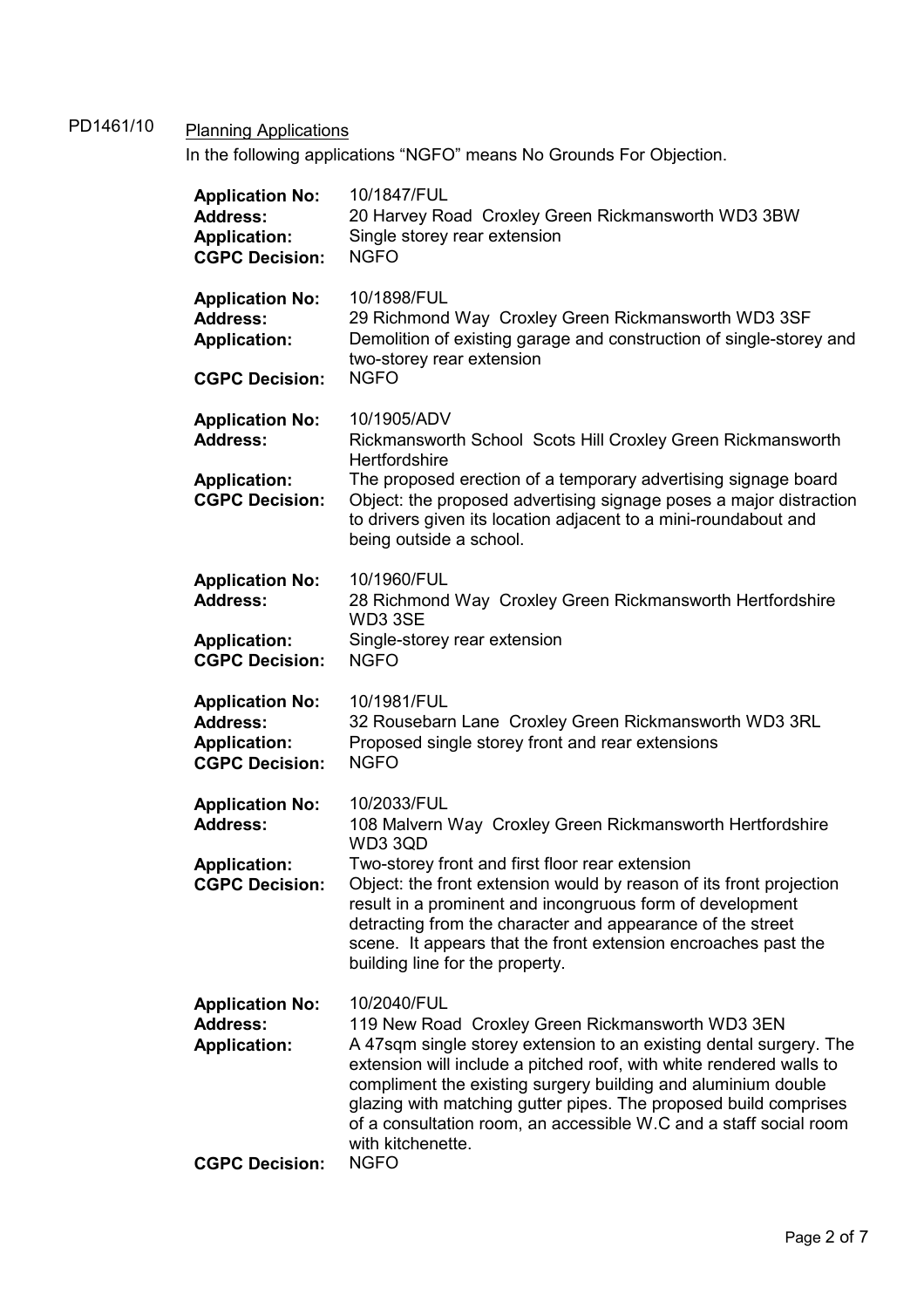| <b>Application No:</b> | 10/2071/FUL                                                                                                                                                                  |
|------------------------|------------------------------------------------------------------------------------------------------------------------------------------------------------------------------|
| <b>Address:</b>        | 1 Greystone Works The Green Croxley Green Hertfordshire                                                                                                                      |
| <b>Application:</b>    | Demolish the existing buildings, removal of commercial use and<br>construct a two-storey residential building comprising six no. one<br>bed flats                            |
| <b>CGPC Decision:</b>  | Object: There appears to be inadequate provision for car parking<br>space which would lead to additional on-street parking; detrimental<br>to the public and highway safety. |
| <b>Application No:</b> | 10/2094/FUL                                                                                                                                                                  |
| <b>Address:</b>        | 232 Watford Road Croxley Green Rickmansworth Hertfordshire<br>WD3 3DD                                                                                                        |
| <b>Application:</b>    | Renewal of planning permission 07/1985/FUL front and side two<br>storey extension                                                                                            |
| <b>CGPC Decision:</b>  | <b>NGFO</b>                                                                                                                                                                  |
| <b>Application No:</b> | 10/2138/CAC                                                                                                                                                                  |
| <b>Address:</b>        | 1 Greystone Works The Green Croxley Green Rickmansworth<br><b>Hertfordshire</b>                                                                                              |
| <b>Application:</b>    | Demolition of the existing buildings                                                                                                                                         |
| <b>CGPC Decision:</b>  | Object on the grounds that there is no viable planning application                                                                                                           |

# Certificate of Lawfulness – for Members information only

| <b>Application No:</b><br><b>Address:</b>                        | 10/1944/CLPD<br>90 Watford Road Croxley Green Rickmansworth Hertfordshire<br>WD3 3BX                                                                                                                                                                                  |
|------------------------------------------------------------------|-----------------------------------------------------------------------------------------------------------------------------------------------------------------------------------------------------------------------------------------------------------------------|
| <b>Application:</b>                                              | Certificate of Lawfulness Proposed Development: Proposed loft<br>conversion to existing dwelling house                                                                                                                                                                |
| <b>CGPC Decision:</b>                                            | <b>Noted</b>                                                                                                                                                                                                                                                          |
| <b>Application No:</b><br><b>Address:</b><br><b>Application:</b> | 10/2004/CLPD<br>66 Baldwins Lane Croxley Green Rickmansworth WD3 3LP<br>Certificate of Lawfulness Proposed Development: Loft conversion<br>including the change from hipped roof to gable and erection of rear<br>dormer, ground floor rear extension (conservatory). |
| <b>CGPC Decision:</b>                                            | Noted                                                                                                                                                                                                                                                                 |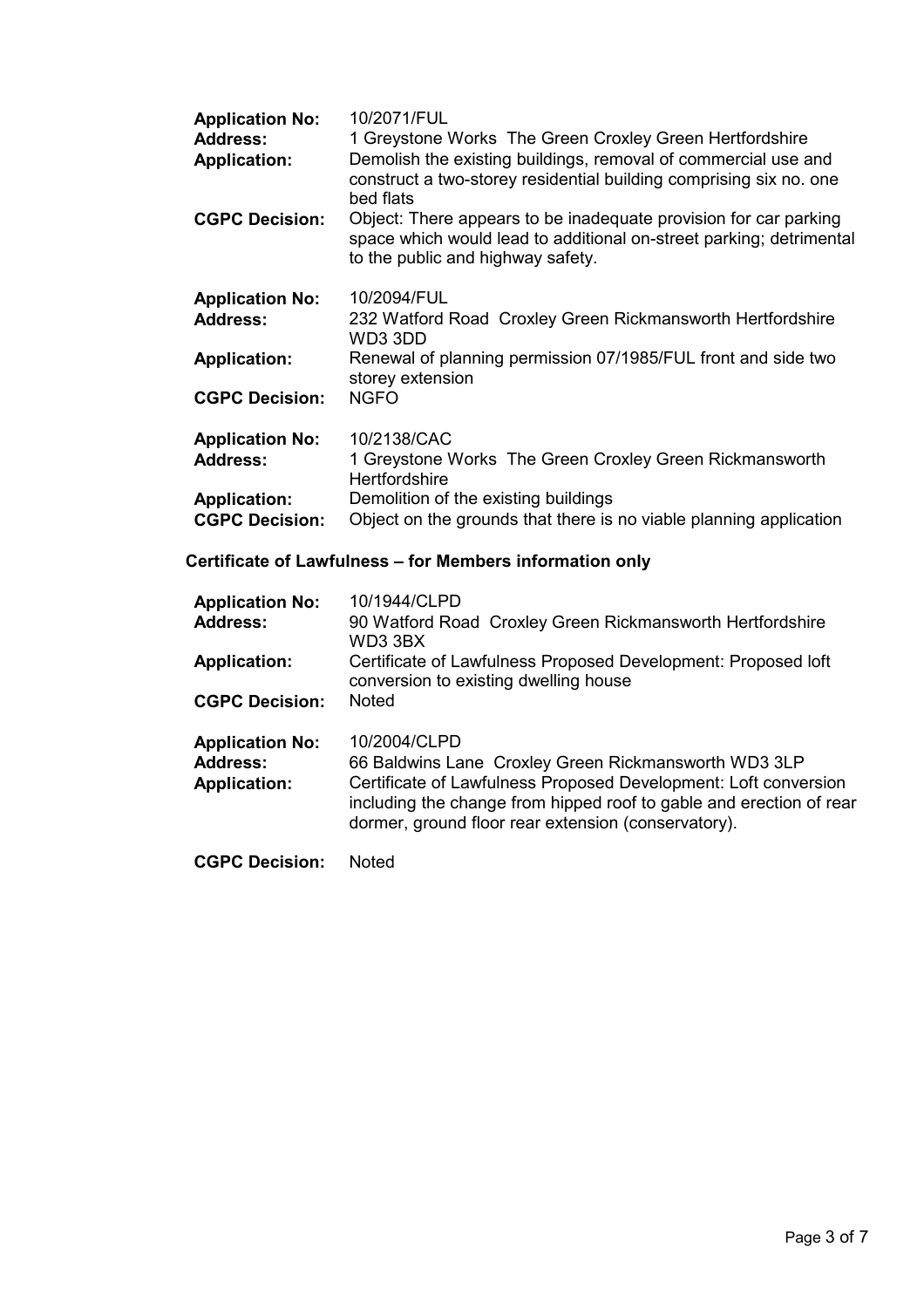# PD1462/10 Recent Decisions by Three Rivers District Council

## APPROVED

| <b>Reference No:</b><br><b>Address:</b><br><b>Application:</b><br><b>CGPC Decision:</b><br><b>TRDC Decision:</b> | 10/1615/FUL<br>35 Valley Walk Croxley Green Rickmansworth<br>Single storey side and rear extension, internal alterations and new<br>porch to the front<br><b>NGFO</b><br>Approved                                                                      |
|------------------------------------------------------------------------------------------------------------------|--------------------------------------------------------------------------------------------------------------------------------------------------------------------------------------------------------------------------------------------------------|
| <b>Reference No:</b><br><b>Address:</b><br><b>Application:</b><br><b>CGPC Decision:</b><br><b>TRDC Decision:</b> | 10/1620/FUL<br>12 Hastings Way Croxley Green Rickmansworth<br>Single-storey rear extension<br><b>NGFO</b><br>Approved                                                                                                                                  |
| <b>Reference No:</b><br><b>Address:</b><br><b>Application:</b><br><b>CGPC Decision:</b><br><b>TRDC Decision:</b> | 10/1649/RSP<br>7 Girton Way Croxley Green Rickmansworth<br>Retrospective: Erection of detached outbuilding in rear garden<br><b>NGFO</b><br>Approved                                                                                                   |
| <b>Reference No:</b><br><b>Address:</b><br><b>Application:</b><br><b>CGPC Decision:</b><br><b>TRDC Decision:</b> | 10/1653/FUL<br>61 Kenilworth Drive Croxley Green Rickmansworth<br>Ground floor rear extension. Convert part of garage to shower<br>room. Construction of front porch, with pitched roof extended<br>across existing garage.<br><b>NGFO</b><br>Approved |
| <b>Reference No:</b><br><b>Address:</b><br><b>Application:</b><br><b>CGPC Decision:</b><br><b>TRDC Decision:</b> | 10/1657/CLPD<br>40 Lewes Way Croxley Green Rickmansworth<br>Certificate of Lawfulness Proposed Development: Proposed loft<br>conversion, conversion of hipped roof to barn hip and rear dormer<br><b>Noted</b><br>Approved                             |
| <b>Reference No:</b><br><b>Application:</b><br><b>Address:</b><br><b>CGPC Decision:</b><br><b>TRDC Decision:</b> | 10/1677/FUL<br>Loft conversion with gable side extension and front and rear<br>dormer windows<br>42 Bateman Road Croxley Green Rickmansworth<br><b>NGFO</b><br>Approved                                                                                |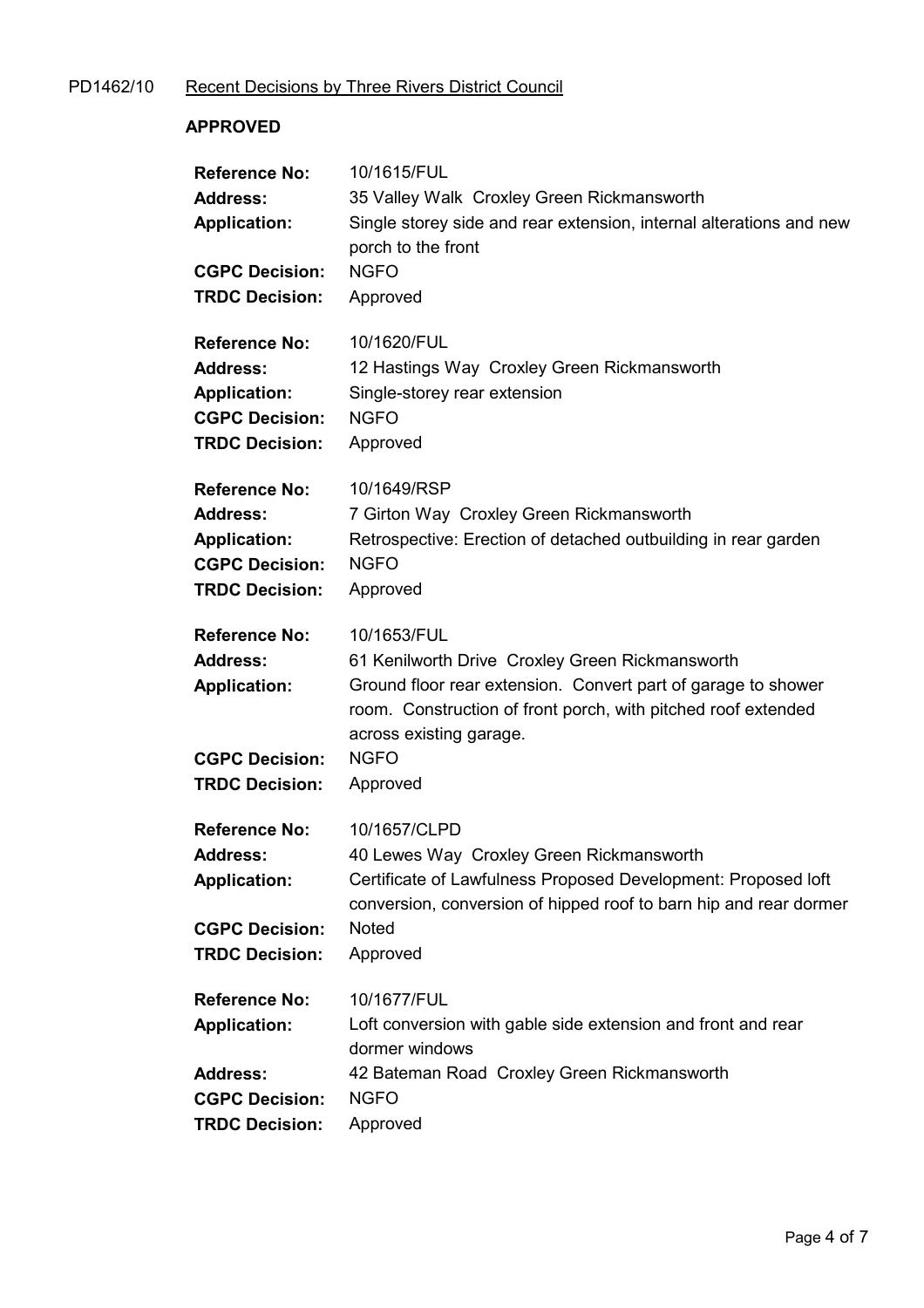| <b>Reference No:</b><br><b>Address:</b><br><b>Application:</b><br><b>CGPC Decision:</b><br><b>TRDC Decision:</b> | 10/1701/FUL<br>14 Yorke Road Croxley Green Rickmansworth<br>Ground and first floor rear extensions<br>Object: The proposed rear dormer windows by reason of their<br>size and siting would have a cumulative adverse impact on the<br>character and appearance of the dwelling<br>Approved |
|------------------------------------------------------------------------------------------------------------------|--------------------------------------------------------------------------------------------------------------------------------------------------------------------------------------------------------------------------------------------------------------------------------------------|
| <b>Reference No:</b><br><b>Address:</b><br><b>Application:</b><br><b>CGPC Decision:</b><br><b>TRDC Decision:</b> | 10/1730/FUL<br>Scots Hill Cottage Scots Hill Croxley Green<br>Single-storey rear conservatory. Replacement windows and<br>bargeboards to Grade II listed building<br><b>NGFO</b><br>Approved                                                                                               |
| <b>Reference No:</b><br><b>Address:</b><br><b>Application:</b><br><b>CGPC Decision:</b><br><b>TRDC Decision:</b> | 10/1735/LBC<br>Scots Hill Cottage Scots Hill Croxley Green<br>Listed Building Consent: Replace windows and bargeboards,<br>construct new single-storey oak framed conservatory to rear<br><b>NGFO</b><br>Approved                                                                          |
| <b>Reference No:</b><br><b>Address:</b><br><b>Application:</b><br><b>CGPC Decision:</b><br><b>TRDC Decision:</b> | 10/1765/FUL<br>29 Frankland Close Croxley Green Rickmansworth<br>Erection of a single-storey rear and part side extension to include<br>the removal of an existing conservatory and garage<br><b>NGFO</b><br>Approved                                                                      |
| <b>Reference No:</b><br><b>Address:</b><br><b>Application:</b><br><b>CGPC Decision:</b><br><b>TRDC Decision:</b> | 10/1766/FUL<br>18 Beechcroft Avenue Croxley Green Rickmansworth<br>Single-storey rear extension<br>Object: the extension exceeds recommended guidelines and the<br>neighbours existing extension<br>Approved                                                                               |
| <b>Reference No:</b><br><b>Address:</b><br><b>Application:</b><br><b>CGPC Decision:</b><br>County                | 10/1794/HCR3 (CC0420) - County Council Application<br>Yorke Mead Primary School, Dulwich Way, Croxley Green,<br>Rickmansworth, Hertfordshire, WD3 3PX<br>Application for proposed new single storey children's centre and<br>4 additional car parking spaces.<br><b>NGFO</b><br>Approved   |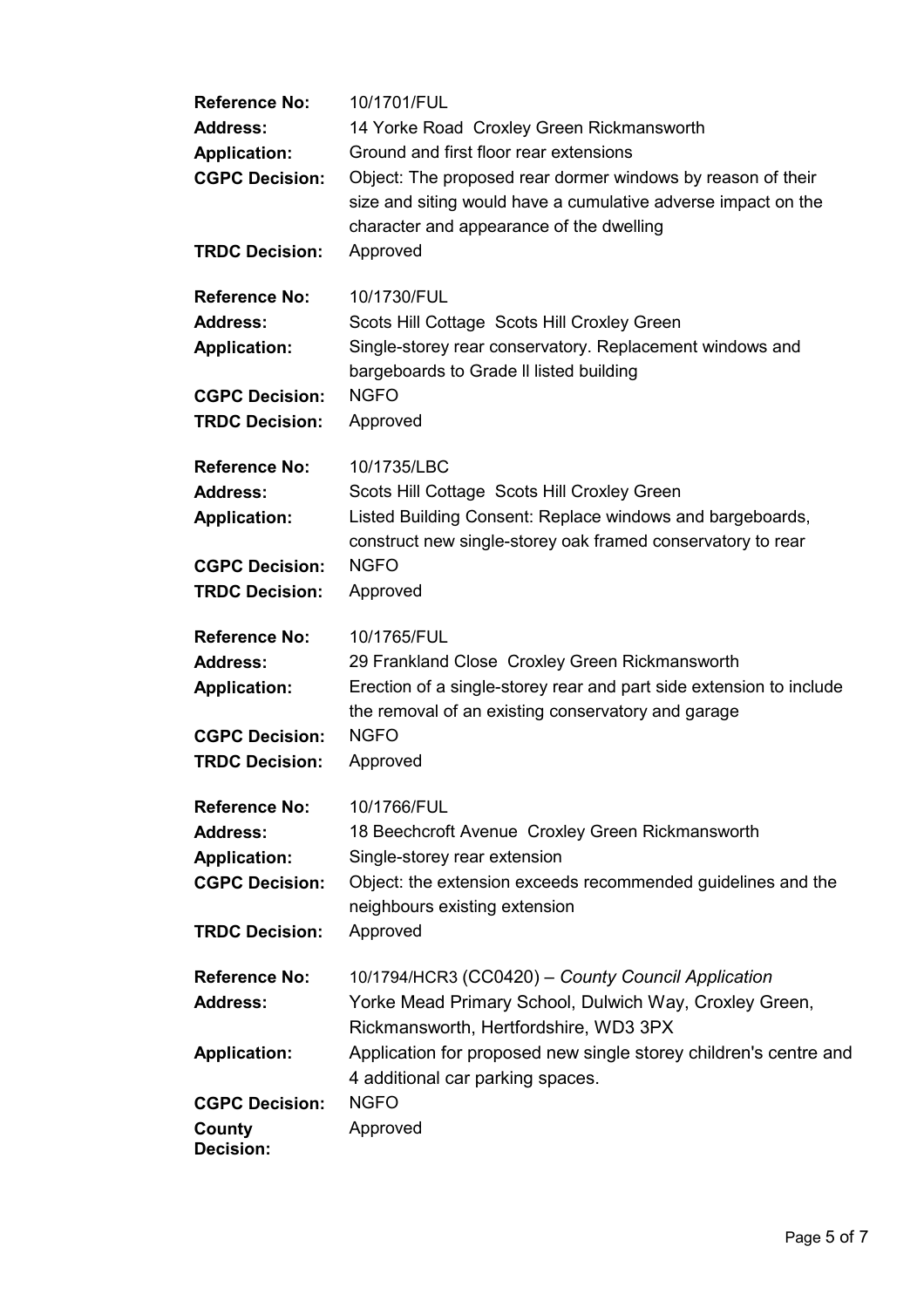| <b>Reference No:</b>  | 10/1809/CLPD                                                                                       |
|-----------------------|----------------------------------------------------------------------------------------------------|
| <b>Address:</b>       | 45 New Road Croxley Green Rickmansworth                                                            |
| <b>Application:</b>   | Certificate of Lawfulness Proposed Development: Rear dormer and<br>2 rooflights to front elevation |
| <b>CGPC Decision:</b> | <b>Noted</b>                                                                                       |
| <b>TRDC Decision:</b> | Approved                                                                                           |

#### REFUSED

None

#### WITHDRAWN

| Withdrawn 7 October 2010  |                                                                                     |
|---------------------------|-------------------------------------------------------------------------------------|
| <b>Application No:</b>    | 10/1828/FUL                                                                         |
| <b>Address:</b>           | 32 Rousebarn Lane Croxley Green Rickmansworth                                       |
| <b>Application:</b>       | Proposed single storey front and rear extensions                                    |
| Withdrawn 26 October 2010 |                                                                                     |
| <b>Application No:</b>    | 10/1763/FUL                                                                         |
| <b>Address:</b>           | Warren Cottage The Green Croxley Green Rickmansworth                                |
| <b>Application:</b>       | Proposed two-storey side/rear extension                                             |
| <b>CGPC Decision:</b>     | Not discussed as meeting of 20/10/2010 cancelled as it would have<br>been inquorate |
| Withdrawn 26 October 2010 |                                                                                     |
| <b>Application No:</b>    | 10/1920/LBC                                                                         |
| <b>Address:</b>           | Warren Cottage The Green Croxley Green Rickmansworth<br><b>Hertfordshire</b>        |
| <b>Application:</b>       | Proposed two-storey side/rear extension                                             |
| <b>CGPC Decision:</b>     | Not discussed as meeting of 20/10/2010 cancelled as it would have                   |

#### PD1463/10 Appeals Against Planning Decisions

There were no Appeals to note.

been inquorate

#### PD1464/10 Budgets 2011/12 and Beyond

The Chairman introduced this matter and asked the Clerk to elaborate. The Clerk advised that he had two new budget proposals for Members to consider – the purchase of salt for 2011/12 (£1,500) and Resurfacing the footpath that links Public Footpath No.10 to New Road (£1,000). The Clerk further advised that he had received confirmation from Countryside Management Services that they would be able to provide a £1,000 grant towards the footpath resurfacing so the net effect of this budget proposal was £0 to the Parish Council.

The Clerk then projected on screen the full Committee's budgets as at this time which included £100 for Bus Stop maintenance and £6,900 for the provision of the Friday bus service for senior citizens. The overall Committee's proposed budget at this time was therefore £8,500 versus the current year's budget of £8,000.

The Chairman raised the matter of the Scots Hill dual carriage way eastbound as mentioned in Minute PD1444/10 and the Clerk advised that Highways had advised that they believed the inside lane had been principally there as a crawler lane and the right